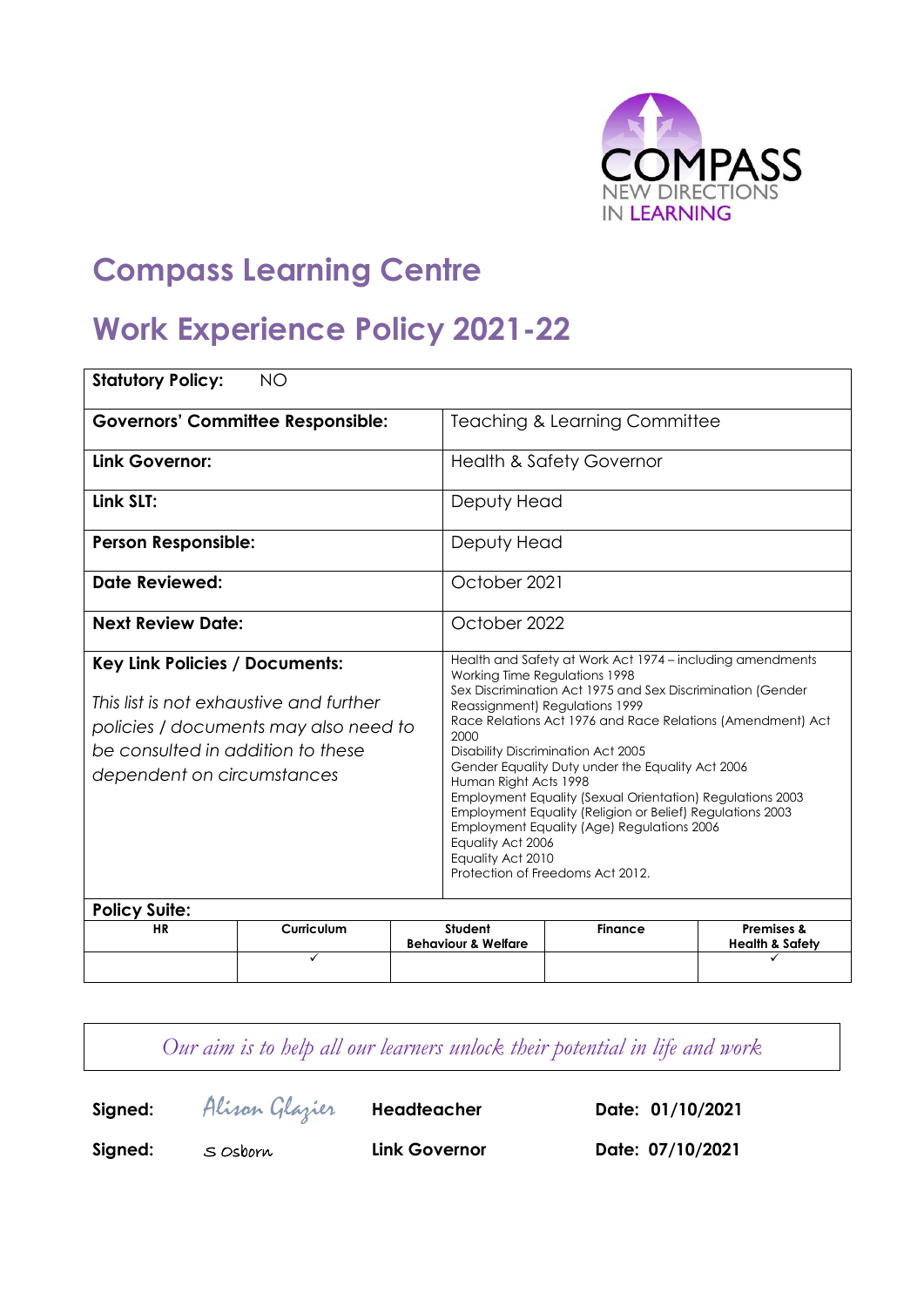# **Equality Impact Assessment – initial screening record**

| What area of work is being<br>$\bullet$                 |                        | Work Experience Policy                                                        |           |  |  |
|---------------------------------------------------------|------------------------|-------------------------------------------------------------------------------|-----------|--|--|
| considered?                                             |                        | Curriculum                                                                    |           |  |  |
|                                                         |                        |                                                                               |           |  |  |
| Upon whom will this impact?                             |                        |                                                                               |           |  |  |
|                                                         |                        |                                                                               |           |  |  |
| $\bullet$                                               |                        | How would the work impact upon groups, are they included and                  |           |  |  |
| considered?                                             |                        |                                                                               |           |  |  |
|                                                         |                        |                                                                               |           |  |  |
|                                                         |                        |                                                                               |           |  |  |
| <b>The Equality Strands</b>                             | <b>Negative Impact</b> | <b>Positive Impact</b>                                                        | No impact |  |  |
| Minority ethnic groups                                  |                        |                                                                               |           |  |  |
| Gender                                                  |                        | $\sqrt{}$                                                                     |           |  |  |
| Disability                                              |                        |                                                                               |           |  |  |
| Religion, Faith or Belief                               |                        |                                                                               |           |  |  |
| Sexual Orientation                                      |                        |                                                                               |           |  |  |
| Transgender                                             |                        |                                                                               |           |  |  |
| Age                                                     |                        |                                                                               |           |  |  |
| Rurality                                                |                        |                                                                               |           |  |  |
|                                                         |                        | Does data inform this work, research and/or consultation. And has it been     |           |  |  |
| broken down by the equality strands?                    |                        |                                                                               |           |  |  |
|                                                         |                        |                                                                               |           |  |  |
|                                                         |                        |                                                                               |           |  |  |
|                                                         |                        |                                                                               |           |  |  |
| <b>The Equality Strands</b>                             | No                     | Yes                                                                           | Uncertain |  |  |
| Minority ethnic groups                                  | $\sqrt{}$              |                                                                               |           |  |  |
| Gender                                                  | $\sqrt{ }$             |                                                                               |           |  |  |
| Disability                                              | $\sqrt{}$              |                                                                               |           |  |  |
| Religion, Faith or Belief                               | $\sqrt{}$              |                                                                               |           |  |  |
| Sexual Orientation                                      | $\sqrt{ }$             |                                                                               |           |  |  |
| Transgender                                             | v                      |                                                                               |           |  |  |
| Age                                                     |                        |                                                                               |           |  |  |
| Rurality                                                |                        |                                                                               |           |  |  |
|                                                         |                        | Does the initial screening highlight potential issues that may be illegal? No |           |  |  |
|                                                         |                        |                                                                               |           |  |  |
| Further comments:-                                      |                        |                                                                               |           |  |  |
|                                                         |                        |                                                                               |           |  |  |
|                                                         |                        |                                                                               |           |  |  |
|                                                         |                        | Do you consider that a full Equality Impact Assessment is required?           | <b>No</b> |  |  |
|                                                         |                        |                                                                               |           |  |  |
|                                                         |                        |                                                                               |           |  |  |
| Initial screening carried out by School Support Manager |                        |                                                                               |           |  |  |
|                                                         |                        |                                                                               |           |  |  |
| Signed: Mark Fisher                                     |                        |                                                                               |           |  |  |
| Dated: 1.10.2021                                        |                        |                                                                               |           |  |  |
|                                                         |                        |                                                                               |           |  |  |
| Comment by Headteacher:                                 |                        |                                                                               |           |  |  |
|                                                         |                        |                                                                               |           |  |  |
|                                                         |                        |                                                                               |           |  |  |
| Date Alisan Glazier                                     |                        |                                                                               |           |  |  |
|                                                         |                        |                                                                               |           |  |  |
|                                                         |                        |                                                                               |           |  |  |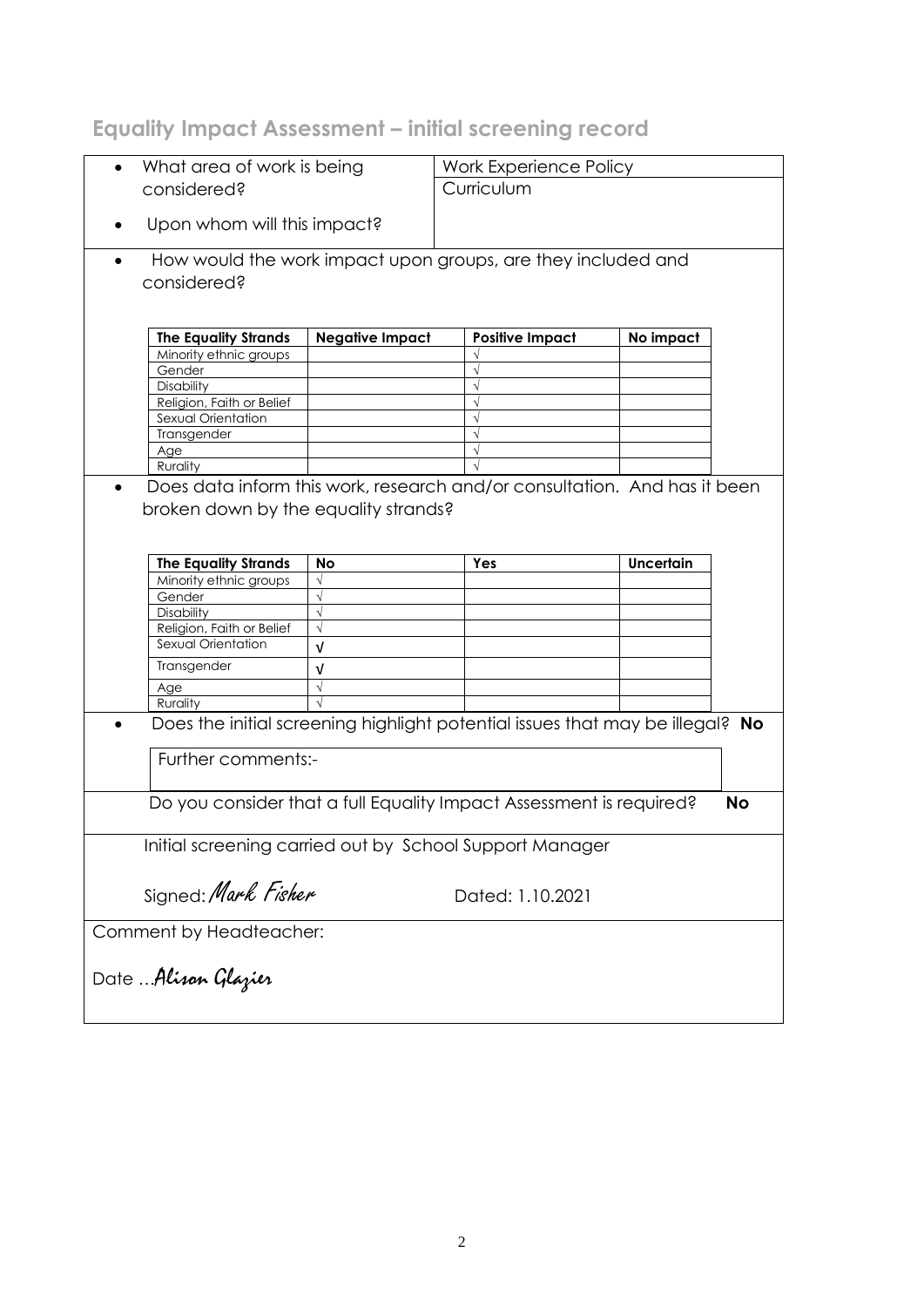# **Dorset Children's Services Work Experience Policy for Learning Centres**

**Schools, Academies and Learning Centres may adopt this Policy to support their work experience programmes.**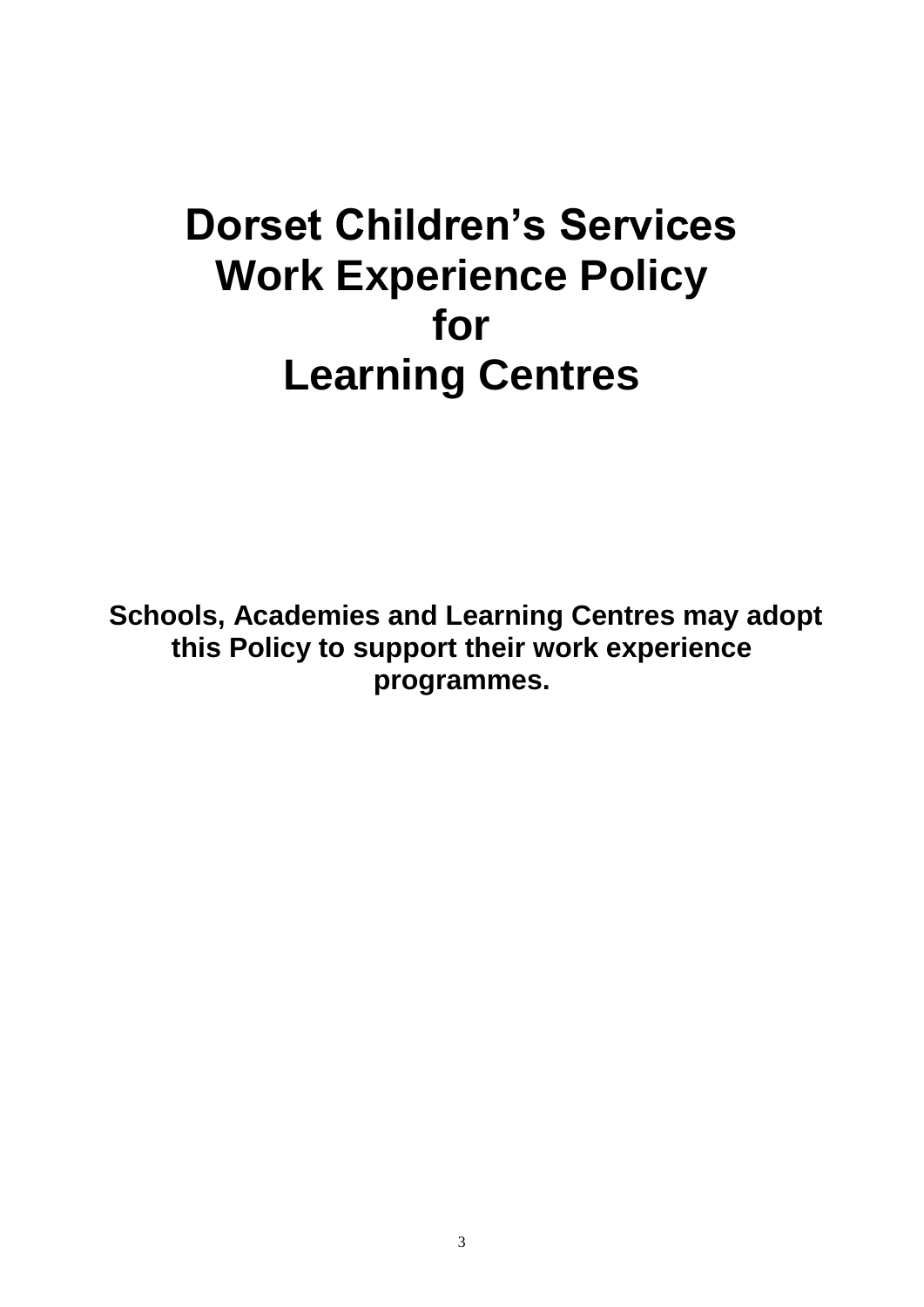#### **Compass Learning Centre Work Experience Policy**

#### **1. Introduction**

Compass Learning Centre encourages work experience to appropriate students Year 10 and Year 11. We do not make this compulsory at present due to the ever changing needs of our students and it is not always appropriate for all of the students. For students who wish to go on work experience and we believe are safe to go, we will check an employer has the appropriate risk assessment in place before a student goes on any work placement. National legislation and guidance will be followed to ensure the health, safety and safeguarding of students when on a work placement.

*'Definition of meaningful work experience:*

- *Purposeful, substantial, offers challenge and is relevant to the young persons' study programme and/or career aspirations.*
- It is managed well under the direction of a supervisor in order to ensure that the student *obtains a genuine learning experience suited to their needs.*
- *It ensures that time is well spent: the employer has prepared a structured plan for the duration of the work placement that provides tangible outcomes for the student and employer.*
- *It provides up-front clarity about the roles, responsibilities and the expectations of the student and employer.*
- *It is reviewed at the end: the employer provides some form of reference or feedback based on the young person's performance during their time on the work placement'.*  Department for Education (June 2013)

#### **2. Purpose**

This policy provides a framework to ensure that students are able to access work experience placements that are carefully managed, monitored and provide a safe environment. This includes the organisation as well as health, safety and safeguarding requirements of all work experience programmes for all age groups of students.

#### **3. Priorities**

When preparing for work experience will:

- Ensure students are provided with a positive experience with an emphasis on learning
- Retain a 'duty of care' at all times
- Ensure that the potential risks to each student has been assessed
- Ensure that the placement chosen by the student is suitable for them and any additional safeguarding issues are taken into account and actioned
- Provide a named contact (senior member of staff), who is available during the times when students are on placements. This will include the period between the School/Academy/Learning Centre closure and the start/end of the business day, weekend working and any holiday period
- Obtain the consent of parents/carers and service provider.

#### **4. Legislation**

Compass Learning Centre has a range of legal responsibilities in relation to the organisation and delivery of work experience.

Education Act 1996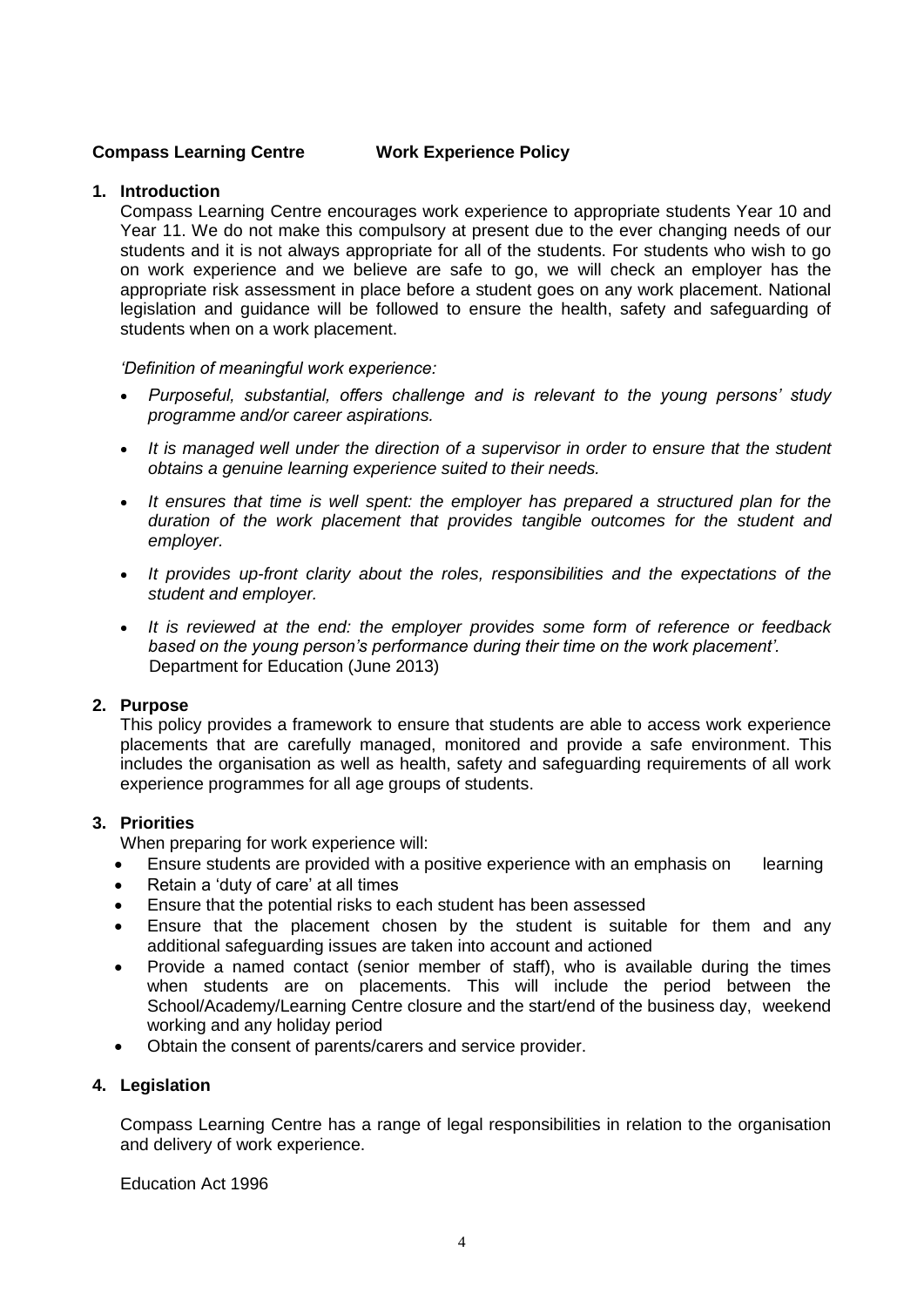- Provide work experience in industrial and non-industrial settings but not on ships, for students who are in their final two years of compulsory schooling
- Enables students in Year 10 and 11 to assume the temporary status of a Young Person in employment law

Management of Health and Safety at Work Regulations 1999

- An employer has a responsibility to ensure that young people employed by them are not exposed to risk due to: lack of experience; being unaware of existing or potential risks and/or lack of maturity
- An employer must consider: layout of the workplace; the physical, biological and chemical agents students will be exposed to; how students will handle work equipment; how the work and processes are organised; the extent of health and safety training needed; and risks from particular agents, processes and work. These considerations will be straightforward in a low-risk workplace, for an example an office. In higher-risk workplaces the risks are likely to be greater and will need more attention to ensure that they are properly controlled.
- A child must not carry out work if it is: beyond their physical or psychological capacity; involves harmful exposure to substances that are toxic, can cause cancer, can damage or harm an unborn child, or can chronically affect human health in any other way; involves harmful exposure to radiation; involves risks of accidents that cannot reasonably be recognised or avoided by students due to their insufficient attention to safety or lack of experience or training; has risk to health from extreme cold, heat, noise or vibration.
- There are other agents, processes and work that should be taken into account refer to <http://www.hse.gov.uk/youngpeople/law/index.htm>

Education Act 2002

 Safeguarding and promoting the welfare of young people within the School/Academy/Learning Centre

Apprenticeship, Skills, Children and Learning Act 2009

Encourage post 16 students to undertake work experience.

Other legislation that is adhered to includes:

Health and Safety at Work Act 1974 – including amendments Working Time Regulations 1998 Sex Discrimination Act 1975 and Sex Discrimination (Gender Reassignment) Regulations 1999 Race Relations Act 1976 and Race Relations (Amendment) Act 2000 Disability Discrimination Act 2005 Gender Equality Duty under the Equality Act 2006 Human Right Acts 1998 Employment Equality (Sexual Orientation) Regulations 2003 Employment Equality (Religion or Belief) Regulations 2003 Employment Equality (Age) Regulations 2006 Equality Act 2006 Equality Act 2010 Protection of Freedoms Act 2012.

#### **5. Health and Safety**

Compass Learning Centre retains a 'duty of care' at all times, and we will ensure

- Employers have a risk assessment in place for the work placement for a young person that takes into account any restrictions and prohibited work aligned to age
- Our students are matched carefully to the placement and support the student when they are on a placement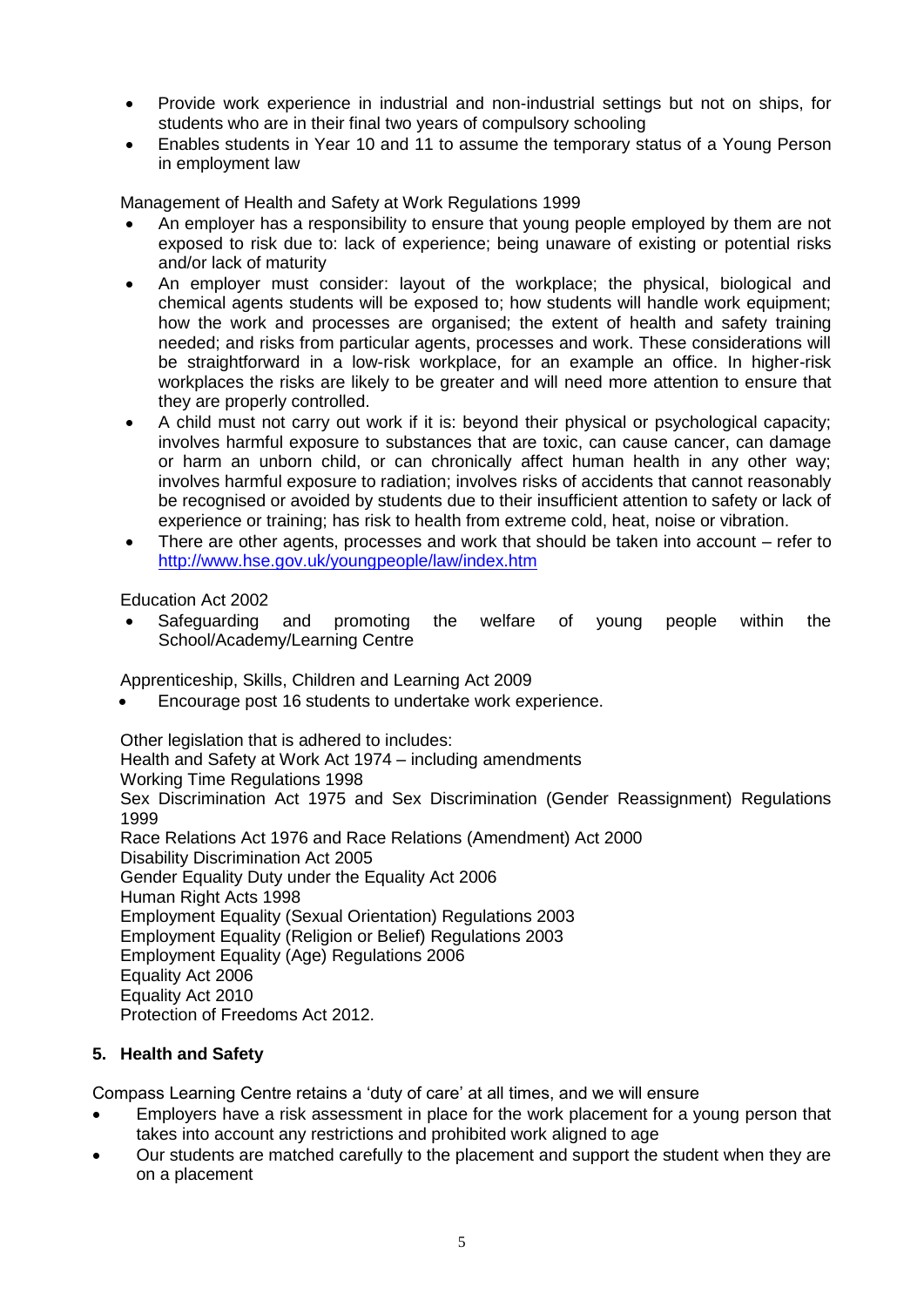- Our students are prepared and briefed about health and safety and understand how to identify hazards and the sort of control measures that can be put in place to reduce the risk of injury or accident
- Our students develop a set of safe behaviours, so that they play an active part in the process and acquire practical, transferable skills from their experience
- Students do not work excessively long hours, no more than
	- $\geq$  8 hours per day, 40 hours per week, 5 days per week with no
	- $\triangleright$  Unsocial hours
- Systems are in place to ensure the health, safety and welfare, so far as reasonably practicable, of placements, i.e. H&S Policy, Risk Assessments, communications and consents

We will remain aware of legislation and guidance documents relating to work experience published by the Department for Education and the Health and Safety Executive and update this policy as appropriate.

In line with Health and Safety Executive guidance we will not offer work experience overseas except for post 16 Modern Foreign Language students **(Appendix 1).** We will be organising the placements ourselves/using an external company. In both cases we have the prime duty of care for each student on a European Work Experience Placement and therefore need to be confident that student health, safety and welfare have been safeguarded. An overseas work placement is classed as an educational visit and all preparations will be completed in compliance with educational visit guidelines.

Any accidents/incidents on work experience will be reported to Dorset County Council Health and Safety Team or the appropriate Social Care team. **(Appendix 2 and Appendix 3).**

The Health and Safety Team include a section on work experience within the SLA Health and Safety Audit to support schools/academies/learning centres meet work experience requirements **(Appendix 4).**

 An annual work experience monitoring form is also sent out to learning centres by DCC Health and Safety Team **(Appendix 5).**

#### **6. Safeguarding**

Our 'duty of care' extends to all students, including those who undertake work experience. We will

- Consider the specific circumstances of the work experience, in particular the nature of the supervision, e.g. unsupervised and the frequency (at least once a week or 4 or more days in a 30 day period, or overnight) of the activity being supervised, to determine what, if any barred checks are required. If a person working with a child is unsupervised and in frequent contact, we will ask the employer providing the work placement to ensure that the person providing the instruction or training is not a barred person.
- Identify actions to be taken, when and by whom, if any child protection issues are raised prior to, during or after the placement
- Provide students with clear advice and a point of contact at (Name of School/Academy/Learning Centre) in case of problems.

We will consider any potential risks to students to see if any additional safeguards are needed in the case of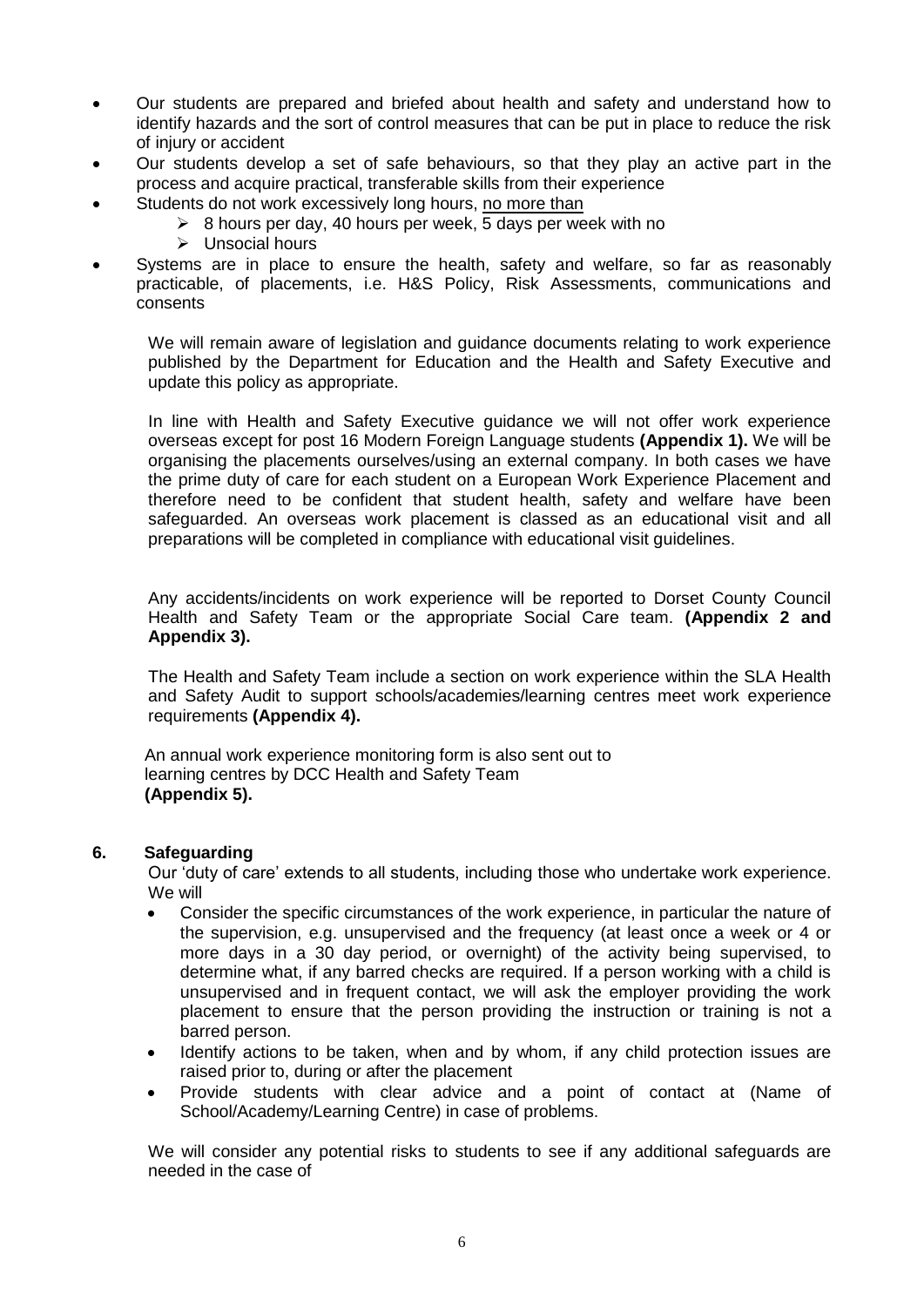- Any young person who is vulnerable, e.g. special needs, immaturity, is known to have experienced abuse or neglect, substance misuse
- A student who is likely to be alone with an adult as part of the work placement, e.g. sole trader, journey person, self-employed person working from home
- The work placement having a residential component.

Employers no longer need to carry out a DBS check with barred list information on staff who are supervising young people aged 16 or 17 on work experience. If a 16-17 year old student is on work experience at a school or college where they will have contact with children, we will consider whether a DBS enhanced check will be required. Young people on work experience are treated the same as employees of the same age under health and safety legislation.

(ref. Keeping children safe in education, Sep 2020)

Compass Learning Centre will arrange visits to the student and employer during the work placement. Any member of staff visiting a workplace will be provided with details of the job description, risk assessment and any specifics and restrictions.

The Dorset County Council Safeguarding Unit includes a section on work experience within the annual Safeguarding Audit undertaken by schools/academies/learning centres.

Reference will be made to the Pan Dorset Interagency Safeguarding Procedures https://www.dorsetlscb.co.uk/site/advice-for-people-working-with-children/local-interagency-procedures/

#### **7. Quality Assurance**

In order to offer a quality work experience programme we will:

- Ensure the employer and the workplace is suitable for a work experience placement
- Carefully match students to placements and support them throughout the experience
- Ensure parent/carers receive employer risk assessments before giving consent to a work experience placement for their son/daughter
- Pursue a policy of equal opportunities that considers the needs of the six equality groups – Race/Ethnicity to include Gypsies/Travellers, Disability, Religion and/or belief, Sexual orientation, Age, Gender.
- Counter gender stereotyping, take cultural issues into account, increase student confidence and challenge under achievement.
- Monitor the provision with visits to the work place

#### **8. Responsibilities**

Compass Learning Centre will provide a work experience opportunity following the guidance in **Appendix 6**. We will also implement and/or monitor the responsibilities for students and young people, parents/carers, employers, and the work experience organiser in line with Health and Safety Executive guidance (June 2013) – http://www.hse.gov.uk/young people/index.htm

#### **Students and young people**

- Have a duty to take care of their own health and safety, and that of others who may be affected by their actions.
- Must listen carefully, follow instructions, use any safety equipment that has been provided and take part in any relevant training.
- Raise any concerns about health and safety and any work related accidents or illness with the school/college work experience organiser.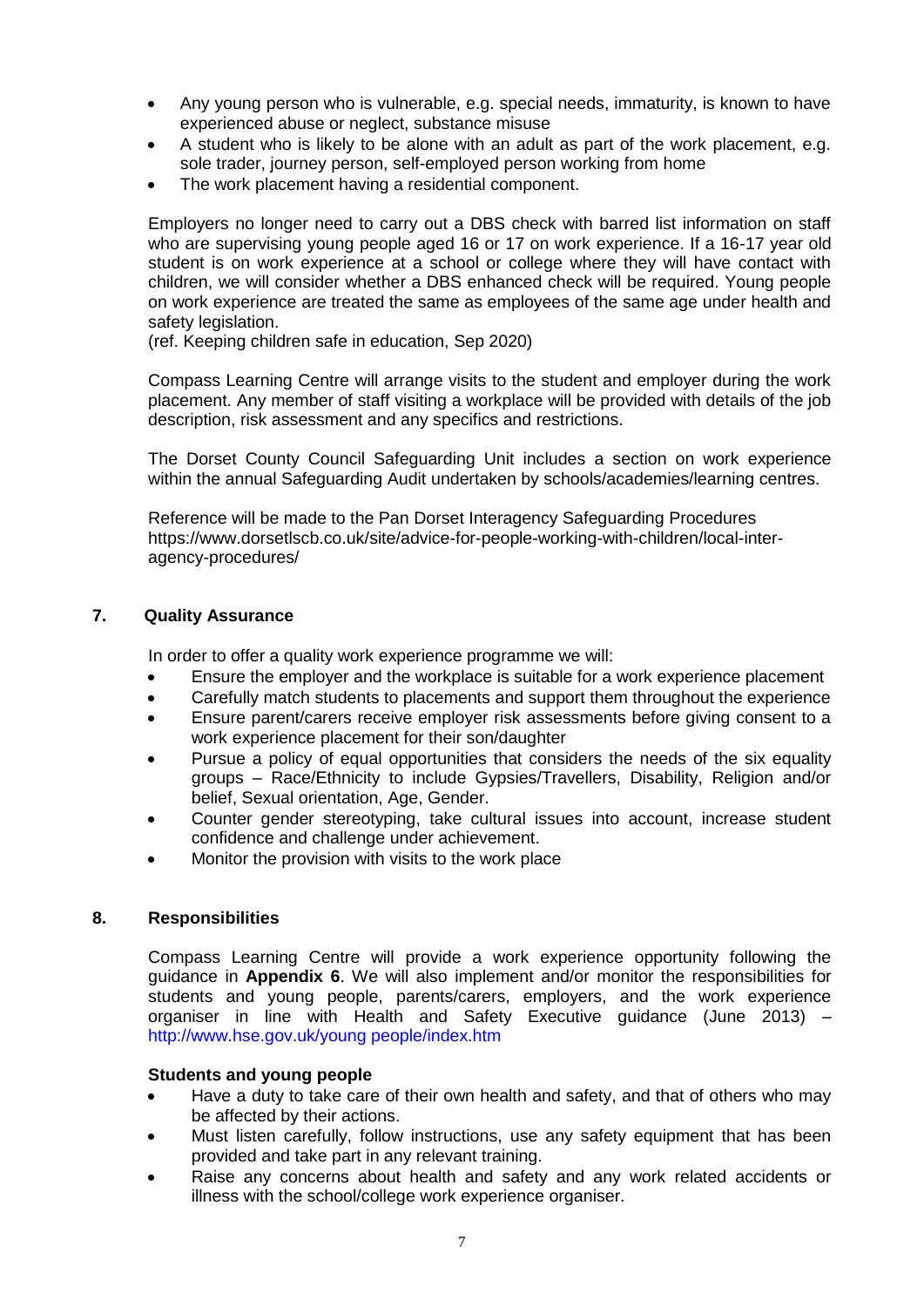#### **Parents and carers**

- The employer must inform the parents of any significant workplace risks and how they can be controlled (This may be done through the School/Academy/Learning Centre/Work Experience Organiser).
- There are a few work activities that a student cannot do due to health and safety law.
- If a parent/carer is advised that a placement is not suitable due to health and safety, they can contact HSE's Myth Buster Challenge Panel for further information.
- If the student has any medical or behavioural conditions the work experience organiser must be informed.

#### **Employers**

- Under health and safety law, work experience students are treated as employees and no differently to other young people employed.
- An employers existing Employers' Liability Insurance Policy covers work placements as long as the insurer is a member of the Association of British Insurers.
- Employers will use their existing arrangements for assessments and the management of risks to young people.
- A written risk assessment is not required if an employer has fewer than five employees.
- If the employer does not employ a young person or are taking on a student for a work placement for the first time the risk assessment must be reviewed before the student starts.
- Discuss with organisers and take into account the student's physical and psychological capacity and any other particular needs, e.g. Health conditions or learning difficulties.
- Additional work required by the employer should be kept in proportion to the environment and the level of risk.
- Explain to parents of students the significant risks and how they can be controlled. This may be done through the work experience organiser/school.
- Induct students explaining the risks and how they are controlled and check that they understand what they have been told.
- Check students know how to raise health and safety concerns.

#### **Work Experience Organisers**

#### **Schools/Academies/Learning Centres**

- The employer has primary responsibility for the health and safety of the student and should manage any significant risks but the organiser must take reasonable steps to satisfy themselves that this is being done.
- If a new employer is used, talk through what the student will do and any relevant precautions. Make a note of the conversation.
- Where an employer is known to you and has a good track record and the student needs are no different to past placements rely on this past experience, no further assessments are required.
- Work with parents to ensure employers know in advance about students who might be at greater risk.
- Keep checks in proportion to the environment low risk, less familiar risks, higher risk environments.
- Discuss with the employer what work the student will be doing or observing, the risks involved and how these are managed.
- Check that the instruction, training and supervisory arrangements have been properly thought through.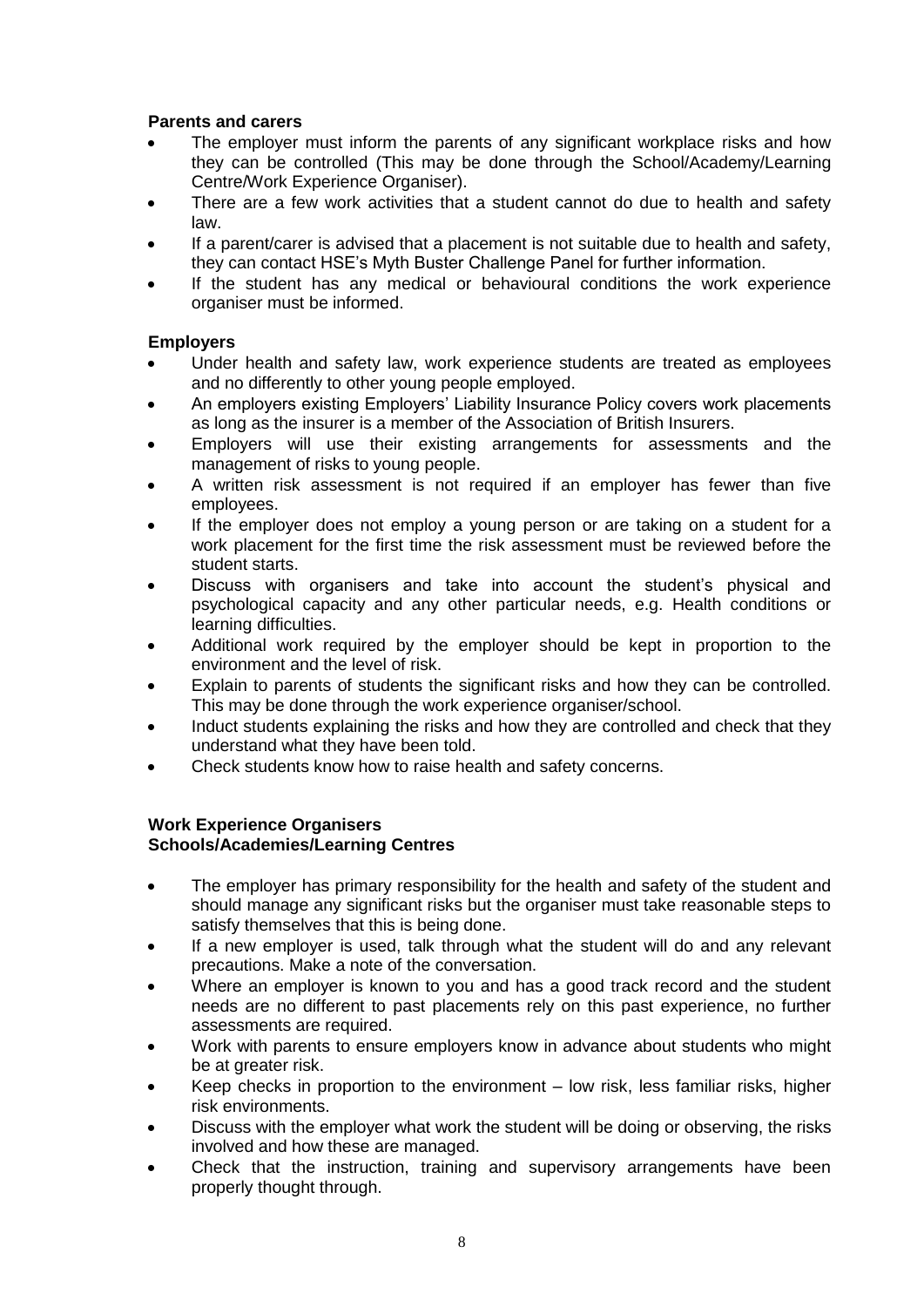- Check employers understand the specific factors relevant to employing young people.
- Check that students know how to raise any health and safety concerns.

#### **9. Guidance Documents**

- **HSE** website:<http://www.hse.gov.uk/youngpeople/index.htm>
- Keeping children safe in education Statutory guidance for schools and colleges
- DfE 2020 • Working Together to Safeguard Children **DIE 2020**

**This policy will be monitored and evaluated annually and as new legislation and guidance becomes available.**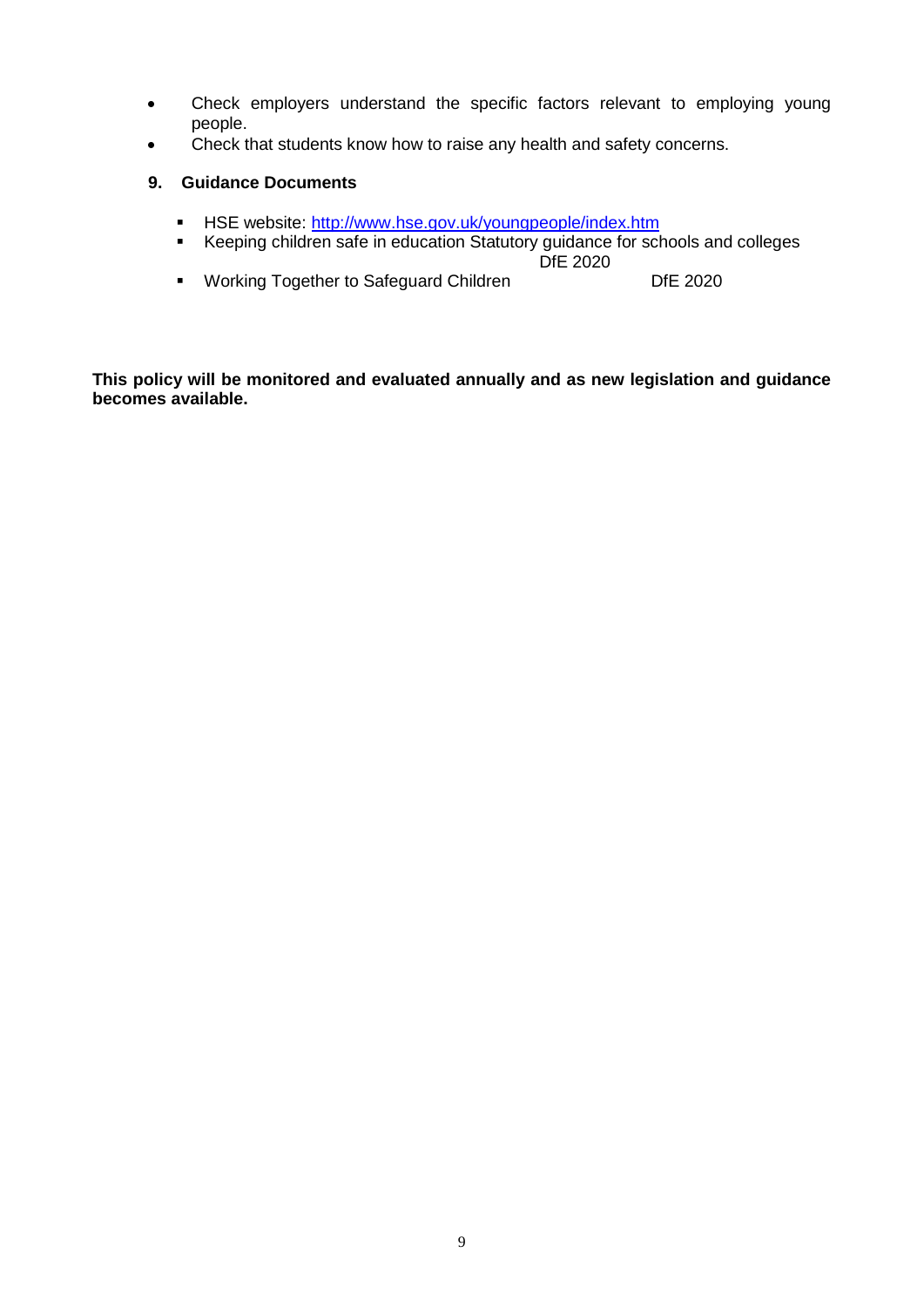#### **Post 16 European Work Experience**

#### **1 Introduction**

Post 16 learners studying a Modern Foreign Language often enhance their study through work experience in other European countries.

Usually, any provider offering a vetting service to check employer premises for suitability for students, will not offer this service for European Work Experience due to the complexities of organising the required health, safety and welfare checks of employer premises.

There are therefore two options available to schools who wish to support Post 16 learners accessing European work experience.

- Organise the placement themselves
- Use an external company

**In both cases the Governing Body and the Head Teacher have the prime duty of care for each student on a European Work Experience Placement and they therefore need to be confident that learner health, safety and welfare have been safeguarded.**

An overseas work placement is classed as an educational visit and as such all preparations must be completed in compliance with the relevant educational visit guidelines.

#### **2 School/Academy arranged placements**

- The member of staff organising the placements must be competent in checking health, safety and welfare.
- This may require specialist training to cover **child protection** and **health & safety** checks.
- All employers, work places and accommodation must be checked prior to the start of the placement and risk assessments completed.
- Risk assessments for each placement must be produced and shared with learners and parents/carers. It is **recommended** you gain written evidence of this having taken place.
- It is **recommended** a hostel or hotel is used for accommodation where the member of staff is also resident.
- It is **not recommended** families be used for accommodation unless part of an exchange visit.
- A member of staff must accompany learners to the country/town during the work experience period.
- Clear guidance and action documents must be prepared for learners, parents/carers and employers regarding insurance, health & safety and child protection.
- It is **advisable** to promote Personal Accident Insurance as an extra insurance for learners involved in this form of activity. Learners/Parents/Carers will need to deal directly with an insurance company of their own choosing.

#### **3 Using an External Company**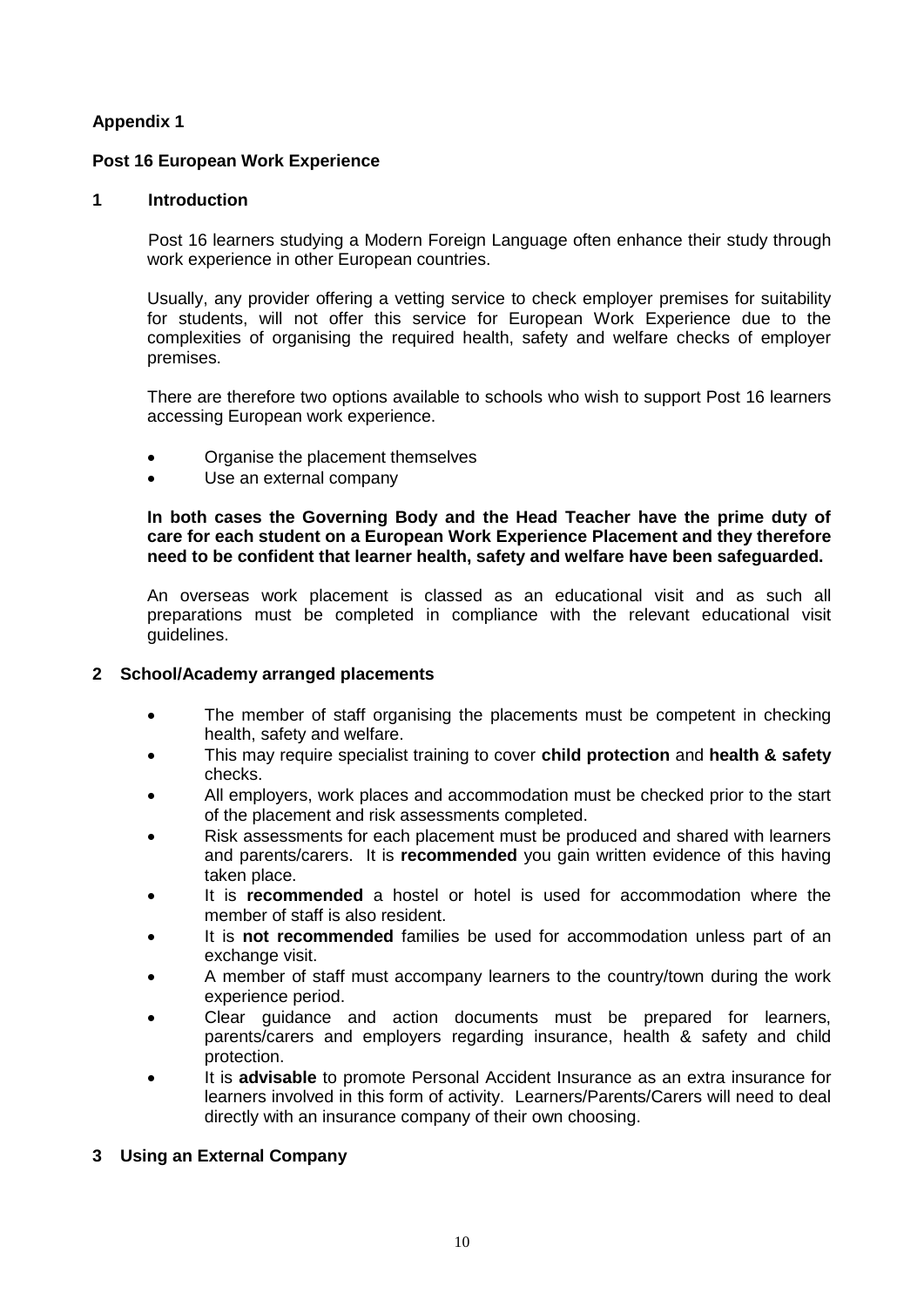- The School/Academy needs to be confident that the external company has carried out all the required health, safety and welfare checks regarding employers' premises, accommodation and supervision.
- The insurance cover provided must be checked with the Dorset Risk Management Department at County Hall – 01305 224358 to ensure adequate cover is provided.
- The School/Academy must check the suitability of any supervisors provided by the external company. They must be appropriate for the activity with regard to age, gender and competence, and be Disclosure and Barring Service checked.
- Accommodation arranged by the external company needs careful checking. It is recommended that a hotel or hostel, where the member of staff also stays, is used. Staying with families is not recommended.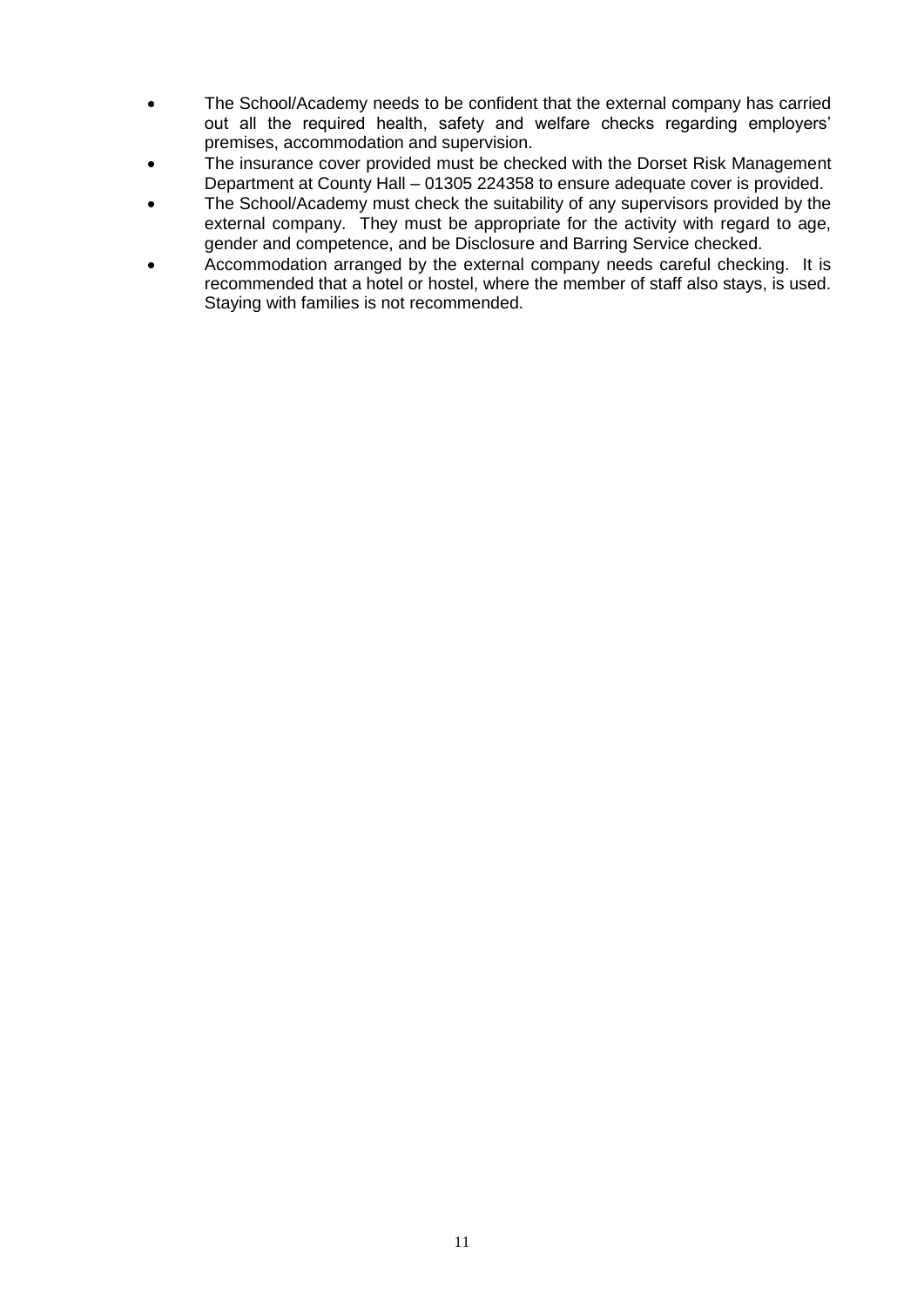#### **Work Experience Accident/Incident Reporting Procedure**



| <b>Dorset</b> | H&S        | Dorset County Council Health & Safety Team                                                                                                                                                                             |
|---------------|------------|------------------------------------------------------------------------------------------------------------------------------------------------------------------------------------------------------------------------|
|               |            | 01305 225019                                                                                                                                                                                                           |
|               |            | Lee Payne – Senior Health & Safety Adviser                                                                                                                                                                             |
|               |            | 01305 224092 (lee.payne@dorsetcc.gov.uk)                                                                                                                                                                               |
|               | Child      | Notify Social Care Office appropriate to the young persons home address                                                                                                                                                |
|               | Protection |                                                                                                                                                                                                                        |
|               | Incidents  | Bridport Social Care - 01308 422234                                                                                                                                                                                    |
|               |            | Christchurch Social Care - 01202 474106                                                                                                                                                                                |
|               |            | Dorchester Social Care - 01305 221450                                                                                                                                                                                  |
|               |            |                                                                                                                                                                                                                        |
|               |            |                                                                                                                                                                                                                        |
|               |            |                                                                                                                                                                                                                        |
|               |            |                                                                                                                                                                                                                        |
|               |            | Ferndown Social Care - 01202 877445<br>North Dorset Social Care - 01258 472652<br>Purbeck Social Care - 01929 553456<br>Weymouth & Portland Social Care - 01305 760139<br>All areas Dorset out of hours - 01202 657279 |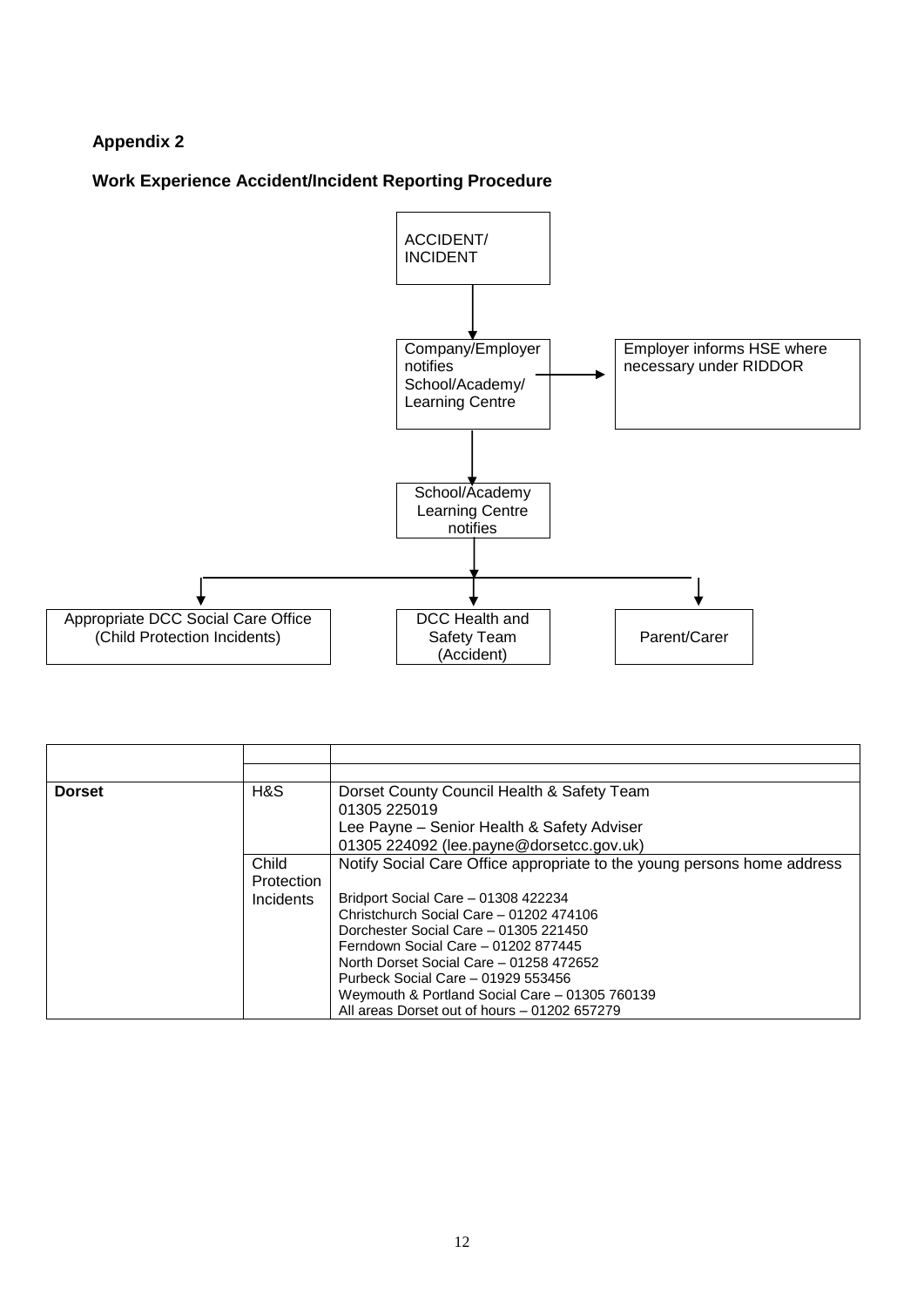#### **Work Experience Accident/Incident checklist**

Brief details of the incident should be collated, recorded and passed on to Dorset Health and Safety Team.

| Name of Student          |  |
|--------------------------|--|
| Date of Birth            |  |
| Address                  |  |
| <b>Phone Number</b>      |  |
| <b>Parent/Carer Name</b> |  |

| Name of Employer    |  |
|---------------------|--|
| Address             |  |
| <b>Phone Number</b> |  |
| <b>Contact Name</b> |  |
|                     |  |

| School                |  |  |
|-----------------------|--|--|
| <b>School Contact</b> |  |  |
| Date reported to:     |  |  |
| LA Health and Safety  |  |  |
| Parent/Carer          |  |  |

| Date of incident              | Place of incident        |  |  |
|-------------------------------|--------------------------|--|--|
| Time of incident              | Name of person reporting |  |  |
| Brief description of incident |                          |  |  |
|                               |                          |  |  |
|                               |                          |  |  |
|                               |                          |  |  |
|                               |                          |  |  |
|                               |                          |  |  |
|                               |                          |  |  |
|                               |                          |  |  |
|                               |                          |  |  |
| Nature of injury              |                          |  |  |
|                               |                          |  |  |
| Witness(es):                  |                          |  |  |
| Name<br>1                     |                          |  |  |
| <b>Address</b>                |                          |  |  |
| Telephone details             |                          |  |  |
| $\overline{2}$<br>Name        |                          |  |  |
| <b>Address</b>                |                          |  |  |
| Telephone details             |                          |  |  |
| 3<br>Name                     |                          |  |  |
| <b>Address</b>                |                          |  |  |
| Telephone details             |                          |  |  |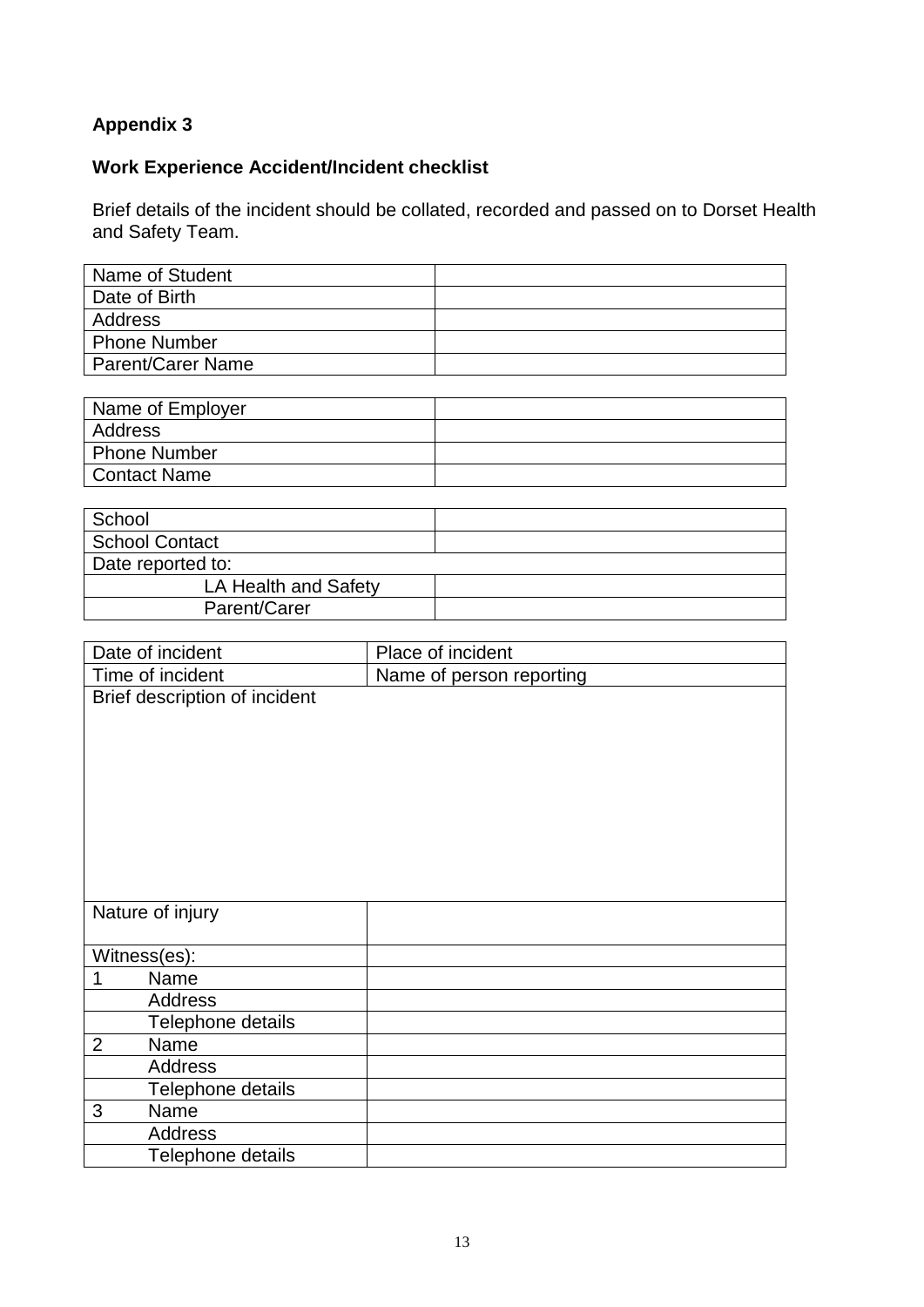| <b>SLA Health &amp; Safety Audit</b><br><b>Work Experience Section</b>                                                          |  |
|---------------------------------------------------------------------------------------------------------------------------------|--|
| 1. Is there a current work experience policy?                                                                                   |  |
| 2. Is a competent contractor used for vetting work placements?                                                                  |  |
| 3. Do all students receive a briefing which includes health and safety prior<br>to the placement commencing?                    |  |
| 4. Are there systems to ensure all checks are in place before a student<br>commences work placement?                            |  |
| 5. Are all students monitored whilst on work placement?                                                                         |  |
| 6. Are relevant employees briefed prior to them carrying out a monitoring<br>visit?                                             |  |
| 7. Are all relevant employees given a copy of the job description prior to<br>carrying out the monitoring visit?                |  |
| 8. Are all relevant employees given a copy of the risk assessment prior to<br>carrying out the monitoring visit?                |  |
| 9. Are all relevant employees made aware of any restrictions and/or<br>prohibitions prior to carrying out the monitoring visit? |  |
| 10. Does the school have an emergency contact (including out of school<br>hours) for students whilst on work placement?         |  |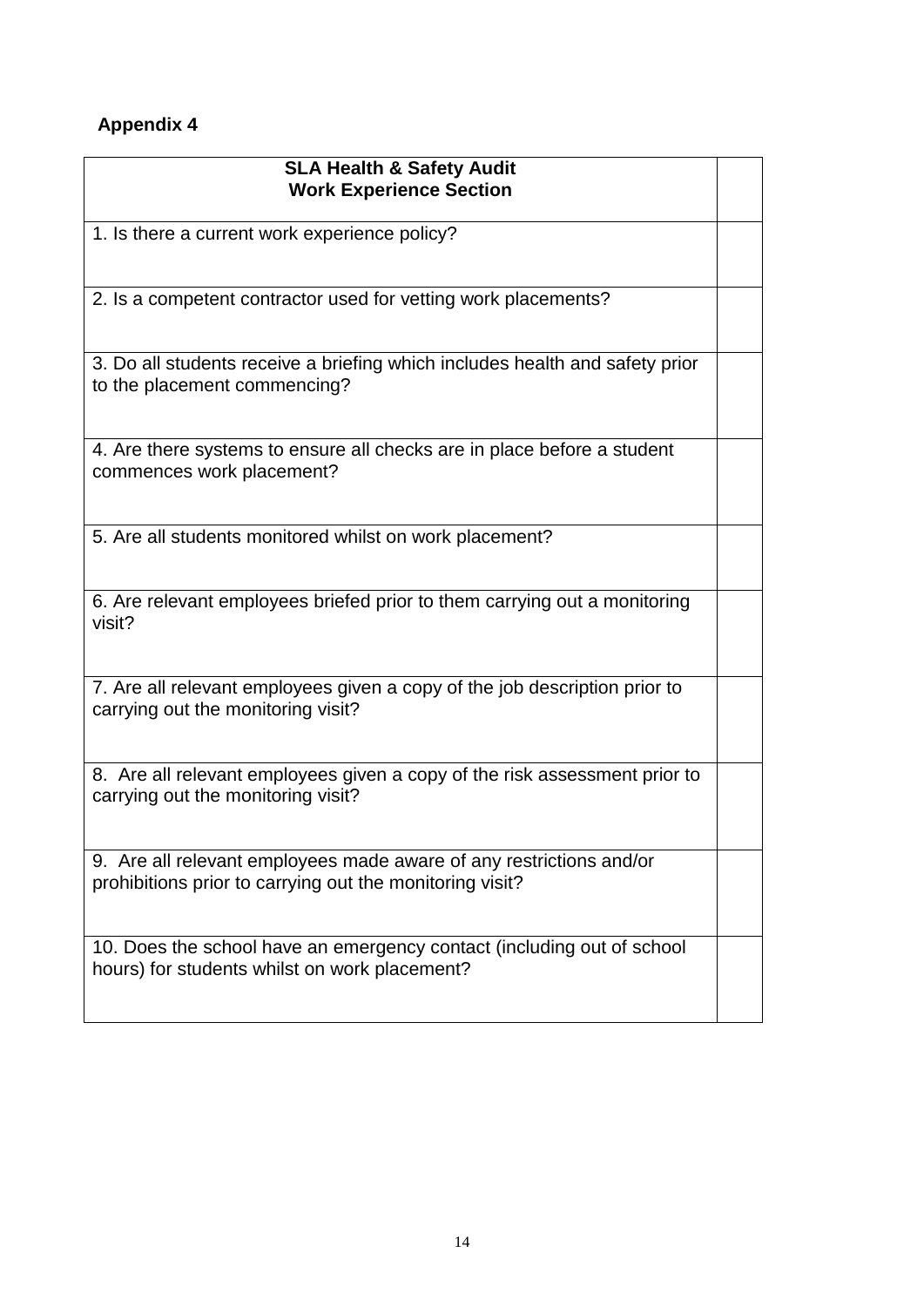## **Annual Work Experience Monitoring Form**

|     | <b>TICK</b>                                                                                                          |            |           |                                         |  |
|-----|----------------------------------------------------------------------------------------------------------------------|------------|-----------|-----------------------------------------|--|
|     | General                                                                                                              | <b>Yes</b> | <b>No</b> | <b>Brief comments / Please complete</b> |  |
| 1.  | Does the school have an up to date policy for work experience?                                                       |            |           | Date                                    |  |
| 2.  | What is the date of your block work experience for the academic year<br>2018-2019?                                   |            |           | Dates                                   |  |
| 3.  | Does the school have a work experience co-ordinator?                                                                 |            |           | Name                                    |  |
| 4.  | How many students attend block work experience? e.g. year 10/11, 2<br>week placement                                 |            |           | Number of students                      |  |
| 5.  | How many students attend out of county placements?                                                                   |            |           | Number of students                      |  |
| 6.  | How many students attend an extended work experience placement?<br>e.g. 1-2 days a week over a longer period of time |            |           | Number of students                      |  |
| 7.  | How many students attend a post 16 work experience placement?                                                        |            |           | Number of students                      |  |
| 8.  | Which provider does the school use for health and safety vetting of<br>employers?                                    |            |           | Name of provider                        |  |
| 9.  | How and by who are out of county placements vetted?                                                                  |            |           | Name of provider                        |  |
| 10. | Does the school complete DBS checks for placements where<br>appropriate?                                             |            |           |                                         |  |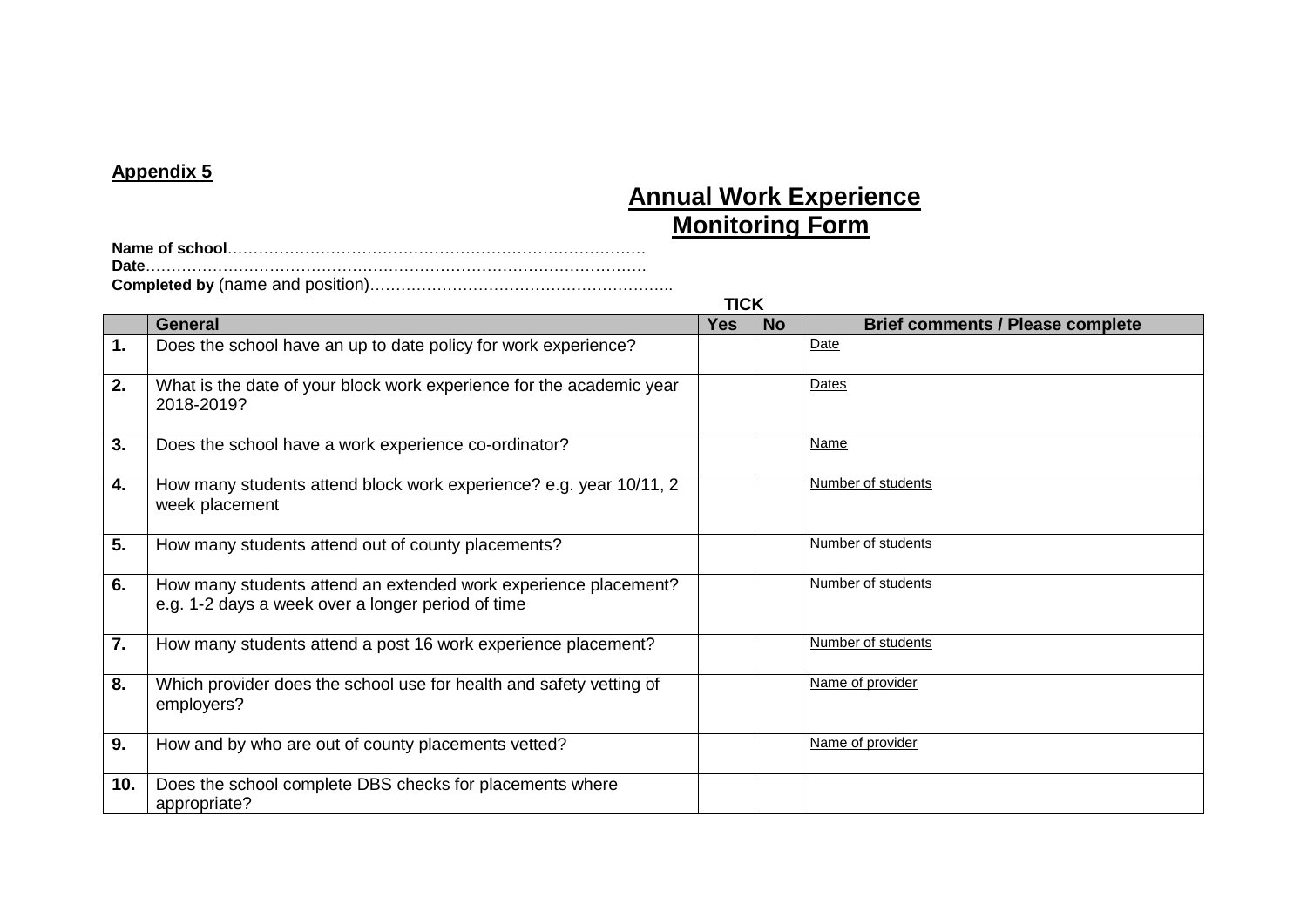| 11. | Is all paperwork in place and signed prior to the placement starting?<br>e.g. employer approved, parental consent, employer/school<br>agreement |  |      |
|-----|-------------------------------------------------------------------------------------------------------------------------------------------------|--|------|
| 12. | Does the school complete a briefing for students prior to placements<br>commencing that includes health and safety?                             |  |      |
| 13. | How many workplaces are visited and monitored by school staff whilst<br>the student is on placement?                                            |  |      |
| 14. | Are staff briefed, given a copy of the job description, risk assessment<br>and made aware of any prohibitions prior to the visit?               |  |      |
| 15. | Are records kept and available of which member of staff visited and<br>when?                                                                    |  |      |
| 16. | What systems are in place should the student have a problem during a<br>placement out of school hours?                                          |  |      |
| 17. | Who is the emergency contact available from the school?                                                                                         |  | Name |
| 18. | Does the school organise work shadowing for students?                                                                                           |  |      |
| 19. | Does the school have any comments or issues they wish to raise?                                                                                 |  |      |

**Please complete and email as soon as possible to DCC H&S Team** 

**Any queries please speak to Lee Payne on 01305 224092**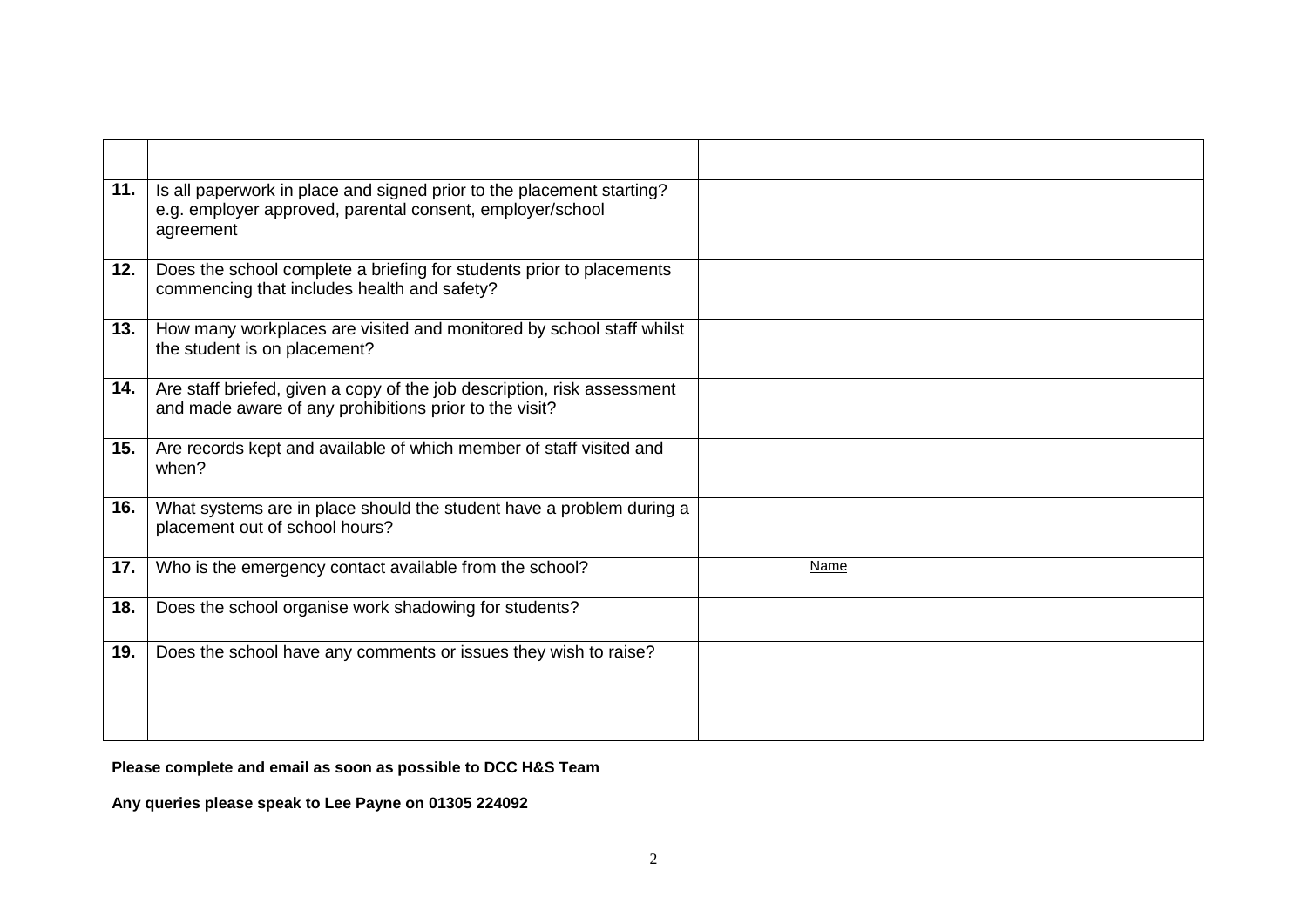#### **Work Experience Process**

#### **Preparation for the placement**

- 1 We will provide a protocol to deal with the following issues:
	- Student absence from the work placement including days of religious observance;
	- If the employer signifies that they wish to terminate the provision on offer;
	- If a student appears to be receiving some form of payment;
	- If the employer's and/or student's attitude to health & safety appears to have become slack;
	- If the student appears to be treated as an adult;
	- If the student is offered a full time job and wishes to leave (Name of School/Academy/Learning Centre);
	- $\bullet$  If the student is attending the work placement but is playing truant from (Name of School/Academy/Learning Centre);
	- If the employer offers to place the student on a training scheme;
	- If an incident occurs at the work placement, eg theft, accident, misbehaviour etc.
- 2 We will identify the students for whom an extended placement is appropriate and will ensure that all interested parties are informed of the specific and often diverse needs of the student concerned.
- 3 Any placement should take place within the context of a curriculum programme in which the employer has a role in setting learning targets that have been arrived at in negotiation with (Name of School/Academy/Learning Centre).
- 4 An induction, which enables a student to understand the world of work and health & safety requirements, as well as develop skills and personal qualities, will be negotiated with the employer. The employer will need to understand:
	- the aim and purpose of the placement;
	- $\bullet$  its anticipated duration;
	- $\bullet$  the means of monitoring the student's progress and attendance;
	- the process of assessing the student's achievement during and at the end of the placement;

#### **Briefing before the placement**

- 1 The student will be made aware of:
	- $\bullet$  Health & safety and their responsibility in the workplace
	- What to do if unable to attend or if ill
	- ◆ How to record achievements whilst on the placement
	- Things to do in certain situations ('What if …….?' scenarios, particularly in relation to Safeguarding issues)
- 2 The employer will be made aware of the student's
	- Medical conditions
	- Learning difficulties